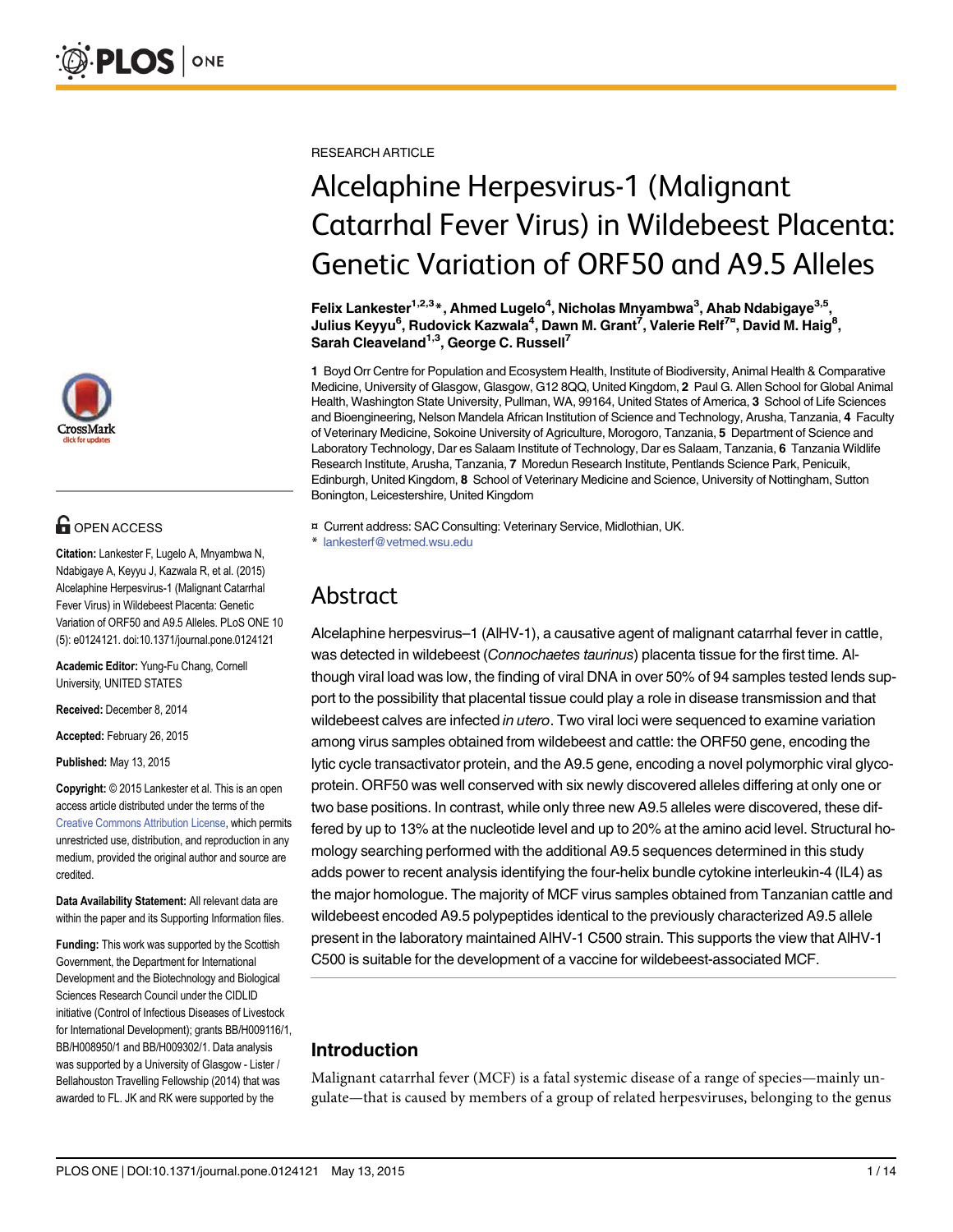<span id="page-1-0"></span>

consortium Afrique One "Ecosystem and Population Health: Expanding Frontiers in Health". Afrique One is funded by the Wellcome Trust (WT087535MA). The funders had no role in study design, data collection and analysis, decision to publish, or preparation of the manuscript.

Competing Interests: The authors have declared that no competing interests exist.

Macavirus in the sub-family gammaherpesvirus. Although the best studied members of this genus are ovine herpesvirus-2 (OvHV-2) [[1](#page-11-0)],[[2](#page-11-0)] and alcelaphine herpesvirus-1 (AlHV-1) [\[1\]](#page-11-0),[\[3](#page-12-0)], MCF has also been associated with infection by caprine herpesvirus-2 (CpHV-2)  $[4]$ ,  $[5]$ , the MCF virus of white-tailed deer (Odocoileus virginianus) (MCFV-WTD) [\[6](#page-12-0)],[[7](#page-12-0)] and alcelaphine herpesvirus-2 (AlHV-2) [\[8\]](#page-12-0),[\[9\]](#page-12-0),[\[10\]](#page-12-0). These viruses share contrasting abilities to propagate infectious virus without inducing clinical signs within specific reservoir host species (sheep for OvHV-2; wildebeest (Connochaetes taurinus) for AlHV-1; Topi (Damaliscus lunatus) for AlHV-2; and goat for CpHV-2) and also to induce fatal MCF, without the production of infectious virus, in selected MCF-susceptible species including bison (Bison bonasus), cattle, deer and others [[11\]](#page-12-0)-[\[12](#page-12-0)].

Reservoir species generally shed MCF virus in ocular and nasal secretions on an irregular basis, in keeping with the latent nature of herpesvirus infections  $[13]$  $[13]$  $[13]$ ,  $[14]$  $[14]$ . The ability to induce MCF in susceptible species (and by inference to shed infectious virus) appears to be limited to periods of detectable viraemia in the reservoir species. For AlHV-1, it has been suggested that viraemia in wildebeest calves is at its highest in the first three months of life, and thereafter shedding ceases [\[15\]](#page-12-0). For OvHV-2, virus appears to be shed intermittently in nasal secretions of latently infected sheep, with adolescents representing the highest risk group for transmission [\[16\]](#page-12-0).

Experimentally, MCF can be induced and infectivity maintained by inoculation of infected cells in to susceptible hosts  $[17,18]$  $[17,18]$  or by intranasal inoculation with cell-free virus  $[19,20]$  $[19,20]$ . Natural transmission of MCF viruses, however, is generally considered to be via inhalation or ingestion of infectious cell-free virus shed in the mucous secretions of reservoir hosts. The induction of MCF in cattle following inoculation with tissue suspensions from wildebeest foetal liver or spleen, however, suggested that intrauterine transmission of AlHV-1 could also occur. This was supported by the detection of virus in the spleen of one wildebeest foetus and in the blood of three wildebeest calves less than one week old [[3](#page-12-0)].

Tanzanian pastoralists view the calving wildebeest as the main source of MCF, with MCF transmission from placenta, foetal membranes, foetal fluid or calf hair (moulted at 3–4 months) considered a high risk [\[21\]](#page-12-0). These Maasai perceptions of placental involvement in MCF transmission are firmly held but are not supported by the available evidence despite demonstrations of apparent intra-uterine infection of wildebeest calves [[3](#page-12-0)],[[15\]](#page-12-0),[[22\]](#page-12-0),[[23\]](#page-12-0). The availability of diagnostic PCR now makes it possible to analyse placental tissue samples for the presence of AlHV-1.

The novel spliced gene A9.5 is predicted to encode a secreted glycoprotein that has no homologue outside the MCF viruses  $[24]$  $[24]$ . A9.5 does have a detectable homologue in OvHV-2 (Ov9.5) that has been shown to be both polymorphic and highly variable with nine alleles showing as little as 50% predicted amino acid sequence identity [[25](#page-13-0)]. So far, only two alleles of A9.5 have been identified: one  $(A9.5^{\dagger}0101]$  [[24\]](#page-13-0) in the C500 strain of AlHV-1, that has been passaged in vivo in the UK for almost 50 years  $[26]$  $[26]$  $[26]$ , and the other (A9.5\*0201)  $[27]$  $[27]$  in a diagnostic sample taken from an Ankole cow with MCF. The A9.5 alleles share about 80% amino acid sequence identity and retain overall similarity to the Ov9.5 alleles. It is expected that analysis of this gene in a range of samples from wildebeest and cattle with MCF will allow improved epidemiological analysis of MCF. Of particular interest for this study is the potential for comparative analysis of AlHV-1 from two wildebeest populations in East Africa that have been geographically isolated from each other [[28](#page-13-0)]. Of added interest will be the comparison of these strains with the C500 virus which has been the strain of choice for recent vaccine development [[20,](#page-12-0)[29\]](#page-13-0).

MCF reservoir species frequently have neutralising antibodies that react with AlHV-1 and appear to share a specific epitope in the major virus glycoprotein complex [\[30\]](#page-13-0). Thus, serological analysis of wildebeest blood samples might be used to detect past infection even when latent virus levels in the blood are below the limit of detection by PCR.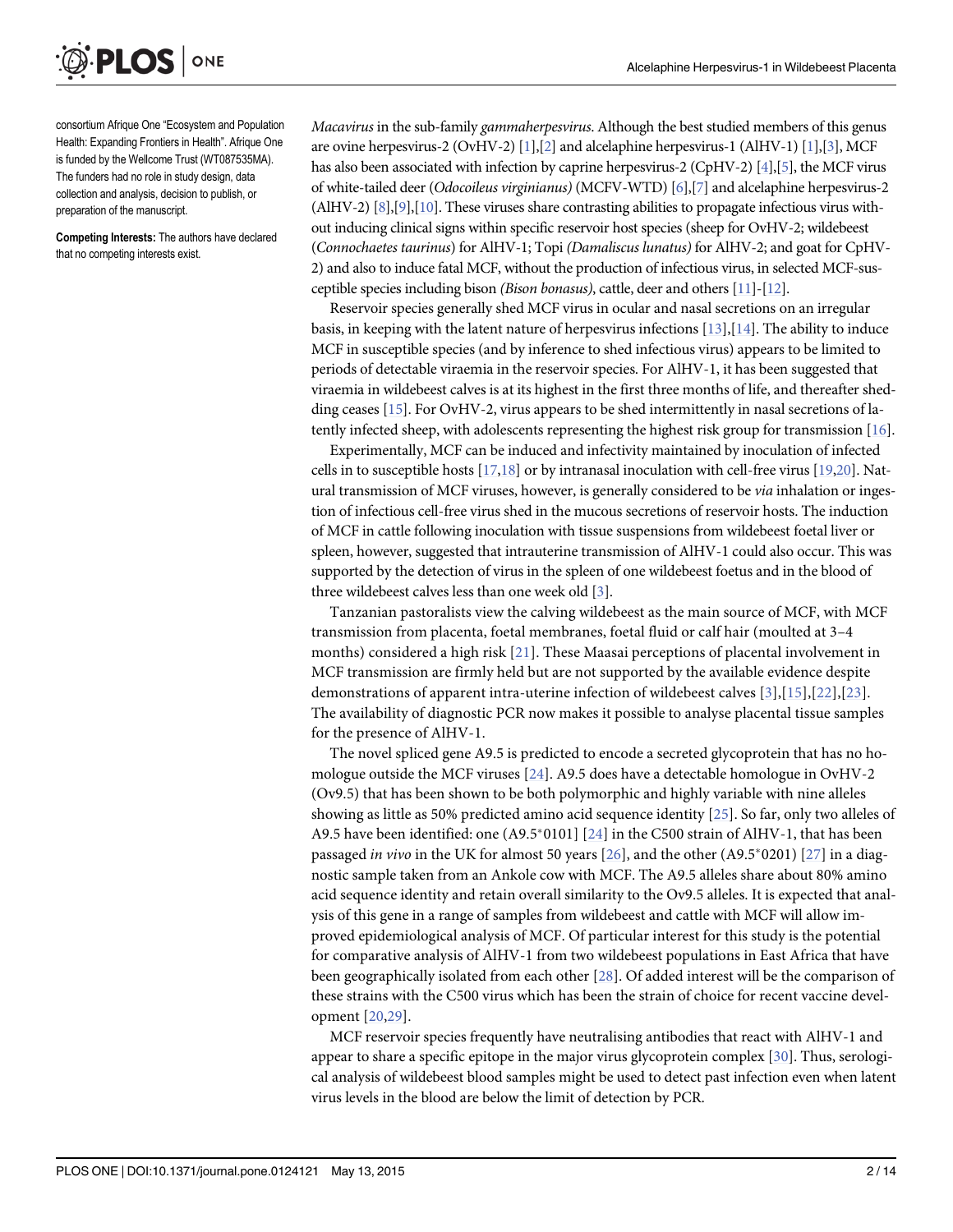<span id="page-2-0"></span>

| Animal                           | Population /<br>Location | <b>Sample</b>        | <b>Sample</b><br><b>Numbers</b> | <b>Real time PCR</b><br>positive | <b>Nested PCR</b><br>positive | <b>AIHV-1 specific</b><br>antibody positive | A9.5 sequences<br>obtained |
|----------------------------------|--------------------------|----------------------|---------------------------------|----------------------------------|-------------------------------|---------------------------------------------|----------------------------|
| Wildebeest                       | Ngorongoro<br>Crater     | Placenta             | 94                              |                                  | 50                            | <b>NA</b>                                   | 23                         |
| Wildebeest dam                   | Ngorongoro<br>Crater     | <b>Buffy</b><br>coat | 3                               | $\mathbf 0$                      |                               | 3                                           | $\mathbf 0$                |
| Wildebeest calf (32<br>day old)  | Ngorongoro<br>Crater     | <b>Buffy</b><br>coat | 5                               | $\mathbf 0$                      | 5                             | 4                                           | 3                          |
| Wildebeest calf (100<br>day old) | Tarangire                | <b>Buffy</b><br>coat | 5                               | $\mathbf 0$                      |                               | 5                                           |                            |
| Cattle (adult)                   | Tarangire                | <b>Buffy</b><br>coat | 200                             | $\mathbf 0$                      | 59                            | $154*$                                      | 6                          |

#### Table 1. Details of each sample set and summarized results of diagnostic assays.

\* This number includes 54 out of 100 unvaccinated animals with at least one sample of nasal secretion or blood plasma with MCF-specific ELISA titre >10. Of these animals, 20 were found to be AlHV-1positive by nested PCR.

doi:10.1371/journal.pone.0124121.t001

In this paper we describe the first analysis by PCR of AlHV-1 DNA from wildebeest placental samples and DNA sequence-based analysis of virus diversity among AlHV-1 samples from both wildebeest and cattle.

#### Materials and Methods

Biological samples for analysis of AlHV-1 infection were collected from four sources and are detailed in Table 1:

#### i. Wildebeest calf and dam

Uncoagulated blood samples were collected from two wildebeest populations resident in Tanzania: i. The Ngorongoro Crater population, which despite residing in the Crater for long periods of time are known to occasionally disperse and mingle with the population resident in the wider Serengeti ecosystem; ii. The Tarangire population, which live predominantly in the vicinity of Tarangire National Park. The two populations are separate, both in the geographical and evolutionary sense [[28](#page-13-0)]. All sampled wildebeest were immobilized using etorphine hydrochloride (Captivon, Wildlife Pharmaceuticals, Karino, South Africa) and all blood samples were collected by jugular venipuncture directly in to Vacutainer collection tubes. Samples from three dams and five approximately 32-day-old calves were collected from the Ngorongoro Crater population and from five approximately 100-day-old calves from the Tarangire population. The ages of the calves could be accurately judged as the wildebeest calving season, for which the authors recorded the start date, is highly synchronised and only lasts a few days. Buffy coat cells prepared from the blood samples were stored on FTA cards prior to DNA extraction, while blood plasma was stored at minus 20°C.

#### ii. Wildebeest placenta

Samples of freshly passed wildebeest placenta from the Ngorongoro Crater population, consisted of approximately 1 cm<sup>3</sup> of full thickness tissue. To collect these samples field teams followed calving wildebeest waiting for the placenta to be expelled. As soon as the placenta fell away from the dam, approximately 45 minutes after the calf was born, the team would drive up to the placenta and collect the tissue sample. None of the dams paid any attention to their placenta, and there was no licking or sniffing observed. Consequently we consider all samples to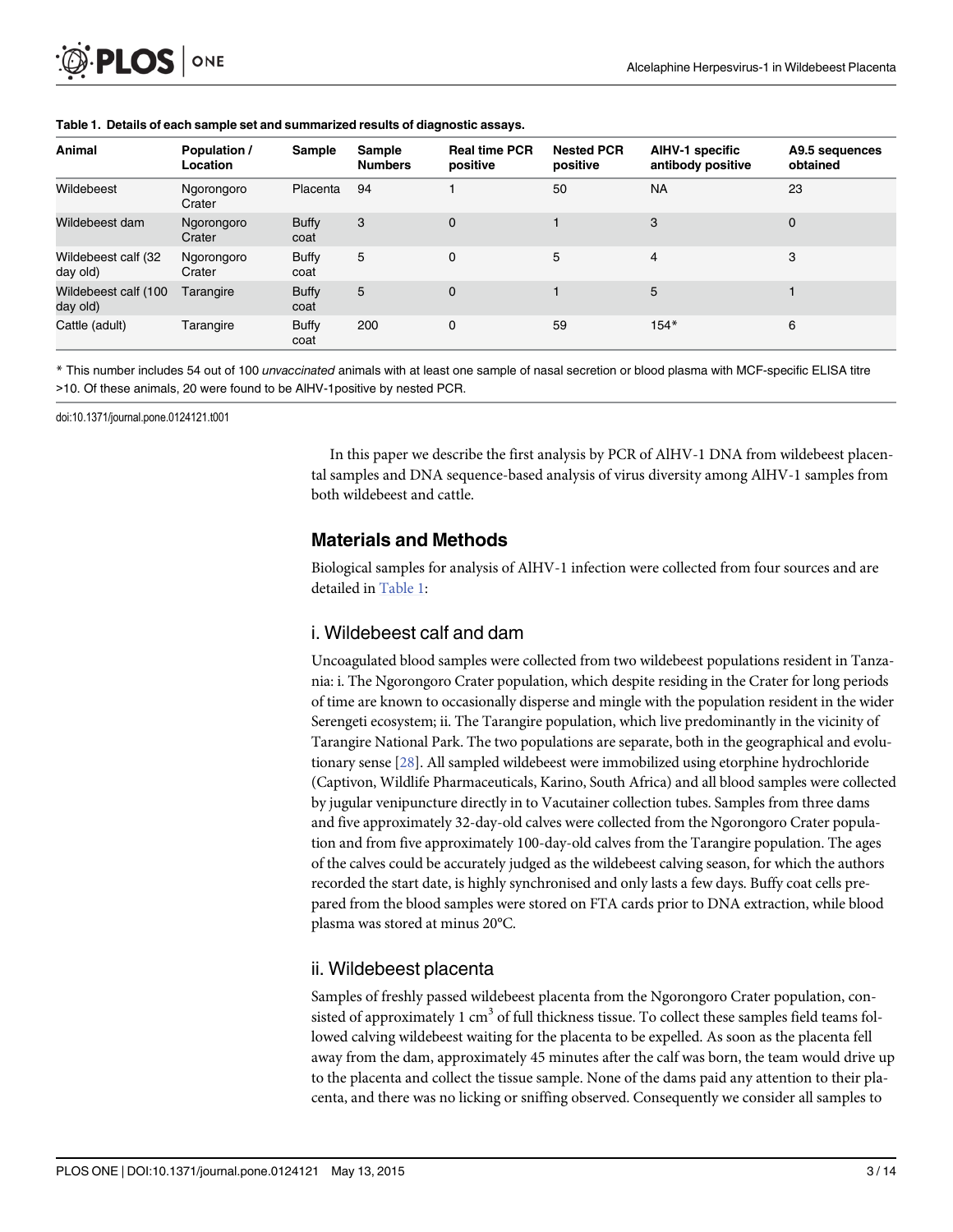<span id="page-3-0"></span>have been uncontaminated with the dam's ocular or nasal secretion. All samples once collected were frozen (at minus 20°C) prior to DNA extraction.

#### iii. MCF vaccine trial cattle

Blood samples, collected by jugular venipuncture directly in to Vacutainer collection tubes as part of a vaccine trial involving Tanzanian zebu shorthorn cattle living near Tarangire National Park, were selected for analysis if they came from individuals that had become naturally infected with MCF virus transmitted by wildebeest calves. Buffy coat cells, prepared from the blood samples, were stored on FTA cards (Whatman FTA Classic, Thermo Fisher, UK) or frozen (at minus 20°C) prior to DNA extraction.

#### iv. C500

The C500 strain of AlHV-1, for which complete genome sequence is available [\[31\]](#page-13-0), was originally obtained from an AlHV-1-infected ox in Kenya and passaged in New Zealand White rabbits [[26](#page-13-0)] in the UK. Purified AlHV-1 C500 DNA was used as a control in PCR and sequencing analyses.

#### AlHV-1 specific antibody reactivity

Duplicate samples of wildebeest blood plasma were tested twice using an AlHV-1 specific direct ELISA, essentially as described previously [\[29](#page-13-0)], except that known positive and negative wildebeest serum samples from the UK were used as controls and to generate standard curves for determination of AlHV-1-specific antibody titre.

#### Detection of viral DNA

The presence of AlHV-1 was determined by PCR analysis of DNA extracted from buffy coat cells and placenta tissue samples. DNA was purified from the frozen cattle buffy coat samples using the ZR Viral DNA Kit (Zymo Research Corporation, USA); from the FTA card stored wildebeest buffy coat samples using QiaAmp Mini Kit (Qiagen, Crawley, UK); and from the frozen placental samples using the Qiagen DNeasy Blood and Tissue Kit. Thereafter viral DNA was detected and analysed by AlHV-1-specific duplex real-time PCR [[32\]](#page-13-0),[[29](#page-13-0)] (targeting the AlHV-1 ORF3 gene [\[32\]](#page-13-0) and the genomic β-actin gene [[29\]](#page-13-0)) and nested diagnostic PCR [[33](#page-13-0)]. Each set of assays was controlled by the inclusion of known AlHV-1 positive and negative bovine genomic DNA samples and potential cross-contamination between reactions was controlled by the inclusion of template-free reactions. To study viral variation in positive samples, segments of the ORF50 gene, encoding the lytic cycle trans-activator protein, and of the spliced A9.5 gene [[24](#page-13-0)] were sequenced and analysed as described previously for OvHV-2 [\[25\]](#page-13-0). ORF50 encodes a transcription factor expected to be highly conserved, whilst A9.5 encodes a predicted glycoprotein of unknown function that has been demonstrated to be polymorphic in both AlHV-1 and OvHV-2 [\[25\]](#page-13-0),[[24\]](#page-13-0).

#### PCR amplification of A9.5 and ORF50 genes

Primers for nested PCR of the A9.5 gene were designed to target conserved areas flanking the predicted coding region, based on the available sequence of AlHV-1  $[31],[24]$  $[31],[24]$  $[31],[24]$  $[31],[24]$ . Primers for amplification of ORF50 (AHVorf50\_F, GCC AGG CAG AGG TAT GTG TT and AHVorf50\_R, GGC CGT TGT GGG TAC TGT AT) were chosen within exon 2 of the ORF50 gene, to amplify a fragment of 543 base pairs for analysis of sequence variation. Primer pairs were designed using Primer3 ([www.bioinformatics.nl/cgi-bin/primer3plus/primer3plus.cgi\)](http://www.bioinformatics.nl/cgi-bin/primer3plus/primer3plus.cgi) [[34](#page-13-0)]. The amplification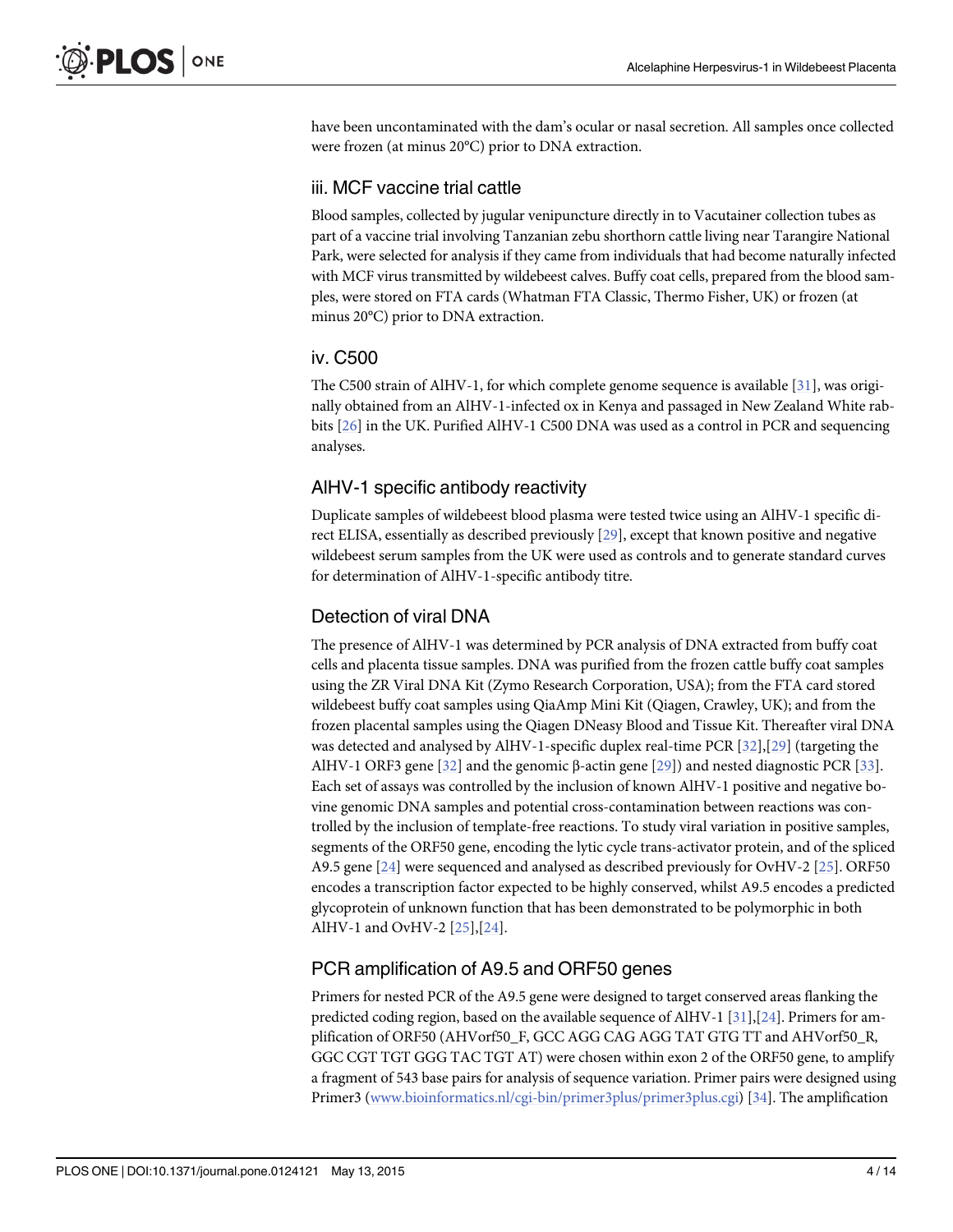<span id="page-4-0"></span>of A9.5 used a nested PCR strategy described in an earlier publication because a non-nested approach amplified the gene poorly. This lack of efficiency probably reflects the constraints on the primer design aimed to amplify the entire A9.5 coding region. In contrast, the primer design for ORF50 required only amplification of a fragment of the gene. These primers amplified the ORF50 segment efficiently without the need for a nested approach.

Amplification of ORF50 and A9.5 gene segments was attempted from genomic DNA samples in which AlHV-1 DNA had been detected by diagnostic nested PCR [[33](#page-13-0)]. For A9.5, a nested PCR approach was used with initial amplification performed in 25 μl reactions using 1 unit KOD Hot Start DNA polymerase (Merck, Feltham, UK), 50–100 ng of genomic DNA, and 5 pmol each of primers A9.5geneF and A9.5ex6R [\[24](#page-13-0)]. Amplification reactions consisted of a denaturation / activation step at 94°C for 120 s; 30 cycles of 94°C for 30 s, 55°C for 30 s and 70°C for 60 s; and a final extension step at 70°C for 5 minutes. Aliquots of 2 μl from this initial PCR were then used as templates in nested PCR amplifications using the same enzyme, buffer and PCR conditions but with 10 pmol per reaction of the nested primers A9.5cdsF and A9.5cdsR [\[24](#page-13-0)]. The AlHV-1 ORF50 segment was amplified in a single reaction using the same conditions as described above for A9.5 except that 10 pmol per reaction of the AHVorf50\_F and AHVorf50\_R primers were used and reactions were amplified using 40 cycles of 94°C for 30 s, 59°C for 30 s and 68°C for 60 s.

The PCR products were analysed by agarose gel electrophoresis, stained with SYBR Safe DNA Gel Stain (Life Technologies, Paisley, UK) and visualized by UV transillumination before purification (QIAamp PCR purification system). PCR product concentrations were estimated after purification using a Nanodrop spectrophotometer (Labtech, Uckfield, UK). Approximately 300 ng of each PCR product was submitted for bidirectional nucleotide sequencing by Eurofins MWG Operon (Ebersberg, Germany), using the internal PCR primers as the sequencing primers. Electropherograms from each pair of sequencing reactions were assembled to produce sample consensus sequences for each gene segment amplified.

To confirm that direct sequencing of PCR products produced an accurate representation of the target sequence in vivo, PCR products of A9.5 from 4 samples were cloned into pGEM-T-Easy (Promega, Southampton, UK) and at least three clones representing each PCR product were sequenced.

#### Bioinformatics

Unless otherwise indicated, all DNA sequence analysis was carried out using DNASTAR Lasergene software (V8.0 and above; [www.DNASTAR.com\)](http://www.dnastar.com/). DNA sequence information from each amplicon was assembled using the SEQMAN program and consensus sequences representing the region flanked by the PCR primers were derived. Any DNA sample that did not give good quality sequence traces on both strands was discarded.

The consensus sequences for each sample and locus were aligned using the MUSCLE algorithm [\[35\]](#page-13-0) or MAFFT [\[36](#page-13-0)]. For A9.5, the positions of introns and exons were defined accord-ing to the annotation of A9.5<sup>\*</sup>01 [[24](#page-13-0)] and conservation of splice donor and acceptor sequences was confirmed by visual inspection, while the conservation of a continuous A9.5 open reading frame was confirmed by generation of predicted A9.5 cDNA sequences and their translation. Phylogenetic and evolutionary analysis of all sequences was done by maximum likelihood methods using the program MEGA (version 5 or above; megasoftware.net) [\[37](#page-13-0)].

#### Nucleotide sequence accession numbers

Nucleotide sequences of the gene fragments amplified in this work have been submitted to the European Nucleotide Archive (ENA; [www.ebi.ac.uk/ena](http://www.ebi.ac.uk/ena)) and have been assigned accession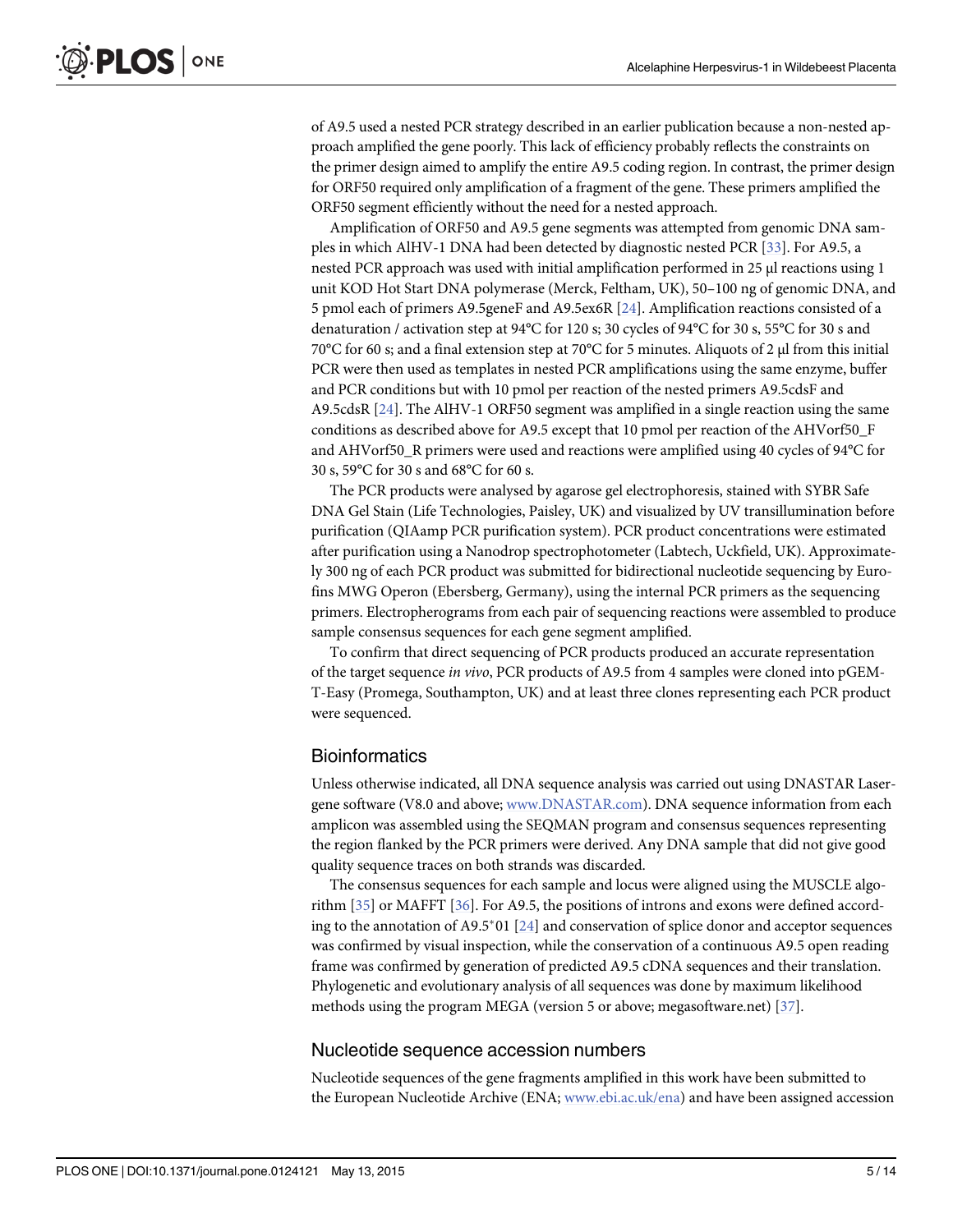numbers as follows: AlHV-1 orf50\*0101, LN823968; orf50\*0102, LN823969; orf50\*0103, LN823970; orf50\*0201, LN823971; orf50\*0301, LN823972; orf50\*0401, LN823973; A9.5\*0202, LN823974; A9.5\*0203, LN823975; and A9.5\*0301, LN823976.

## Approval

The animal ethics committees of the Tanzanian Wildlife Research Institute (TAWIRI) and the Commission for Science and Technology (COSTECH, Tanzania) approved all aspects of this study, including all sampling procedures and the animal research that was conducted according to international guidelines (permit nos.2011-213-ER-2005-141 and 2012-318-ER-2005- 141). The Ngorongoro Conservation Area Authority and the Tanzanian National Parks Association approved immobilization (using etorphine hydrochloride loaded pressure darts) and sampling of wildebeest in the Ngorongoro Crater and Tarangire populations respectively.

#### Ethical clearance

Permission to immobilise wildebeest, to collect placenta and to carry out the MCF vaccine trial was provided by the Tanzanian Wildlife Research Institute and the Tanzanian Commission for Science and Technology (permit numbers 2010-259-NA-2005-141 and 2011-213-ER-2005- 141). Permission to import inactivated blood plasma, serum and DNA on FTA cards into Scotland was provided by the Scottish Executive Rural Directorate (import licenses POAO(S)/ 2011/54, and POAO(S)/2012/37).

## **Results**

#### Detection of AlHV-1 virus DNA in wildebeest samples

PCR analysis of DNA samples was done by real-time and nested diagnostic PCR assays. The duplex real-time PCR assay detected AlHV-1 DNA in none of the wildebeest buffy coat samples and in only one of the placental samples. All samples showed amplification of the β-actin internal control [\[29\]](#page-13-0) and therefore were suitable for PCR. In contrast, the more sensitive nested PCR method [\[33\]](#page-13-0) detected viral DNA in buffy coat samples from one of the three dams, in six of the ten calves and in 50 of the placental samples (summarised in  $Table 1$ ). The six positive wildebeest calf buffy coat samples consisted of all five of the 32-day old calves from the Ngorongoro Crater population and one of the five 100-day old calves from the Tarangire population.

#### Antibody reactivity of wildebeest blood samples

AlHV-1 specific antibody titre in blood plasma was measured in all collected wildebeest blood samples. Results are summarised in [Table 1](#page-2-0). All but one of the animals tested were positive for AlHV-1 specific antibodies, with titre values >100. This included two wildebeest dams and four 100-day-old calves that tested negative for viral DNA by nested PCR. Interestingly, the single animal that did not have a positive anti-viral antibody titre was a 32-day-old calf that tested positive for viral DNA by nested PCR.

#### Sequencing of AlHV-1 loci from wildebeest and cattle

In order to look at viral sequence variation within the AlHV-1 positive samples identified, PCR fragments representing the variable A9.5 locus were analysed. To determine whether variation at A9.5 represented a generally high level of sequence variation between AlHV-1 strains, the ORF50 locus, encoding the lytic regulator RTA, was also analysed.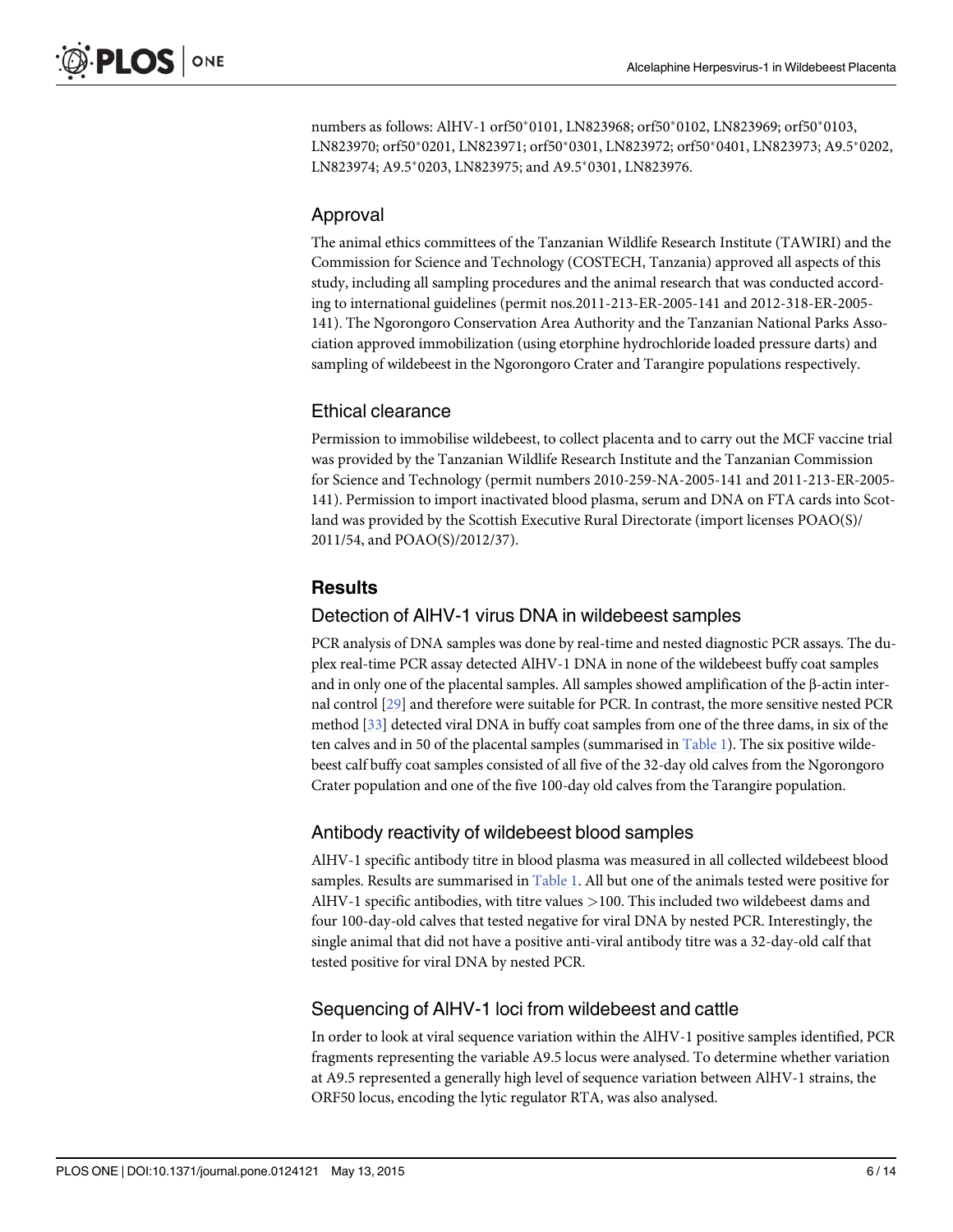#### <span id="page-6-0"></span>Table 2. Summary of AIHV-1 genotyping results. (Sample type BC = Buffy Coat; FTA = stored on FTA cards).

| <b>Species</b>          |                 | Cattle                   |                         |                          |             |  |  |  |  |
|-------------------------|-----------------|--------------------------|-------------------------|--------------------------|-------------|--|--|--|--|
| Provenance              |                 | <b>Ngorongoro Crater</b> | <b>Tarangire</b>        | <b>Tarangire</b>         |             |  |  |  |  |
| Age<br>Sample type      | <b>Placenta</b> | Dam<br><b>BC FTA</b>     | Calf *<br><b>BC FTA</b> | Calf **<br><b>BC FTA</b> | Adult<br>BC |  |  |  |  |
| Sample numbers          | 94              | 3                        | 5                       | 5                        | 6           |  |  |  |  |
| A9.5 alleles            |                 |                          |                         |                          |             |  |  |  |  |
| A9.5*0101               | 13 (56%)        | $\mathbf 0$              | $\mathbf{1}$            | $\mathbf{1}$             | 3           |  |  |  |  |
| A9.5*0201 <sup>\$</sup> | 0               | 0                        | 0                       | 0                        | 0           |  |  |  |  |
| A9.5*0202               | $\mathbf 0$     | $\mathbf 0$              | $\mathbf 0$             | $\mathbf 0$              | 3           |  |  |  |  |
| A9.5*0203               | 5 (22%)         | $\mathbf 0$              |                         | $\mathbf 0$              | 0           |  |  |  |  |
| A9.5*0301               | 5(22%)          | $\mathbf{0}$             | $\mathbf{1}$            | $\mathbf 0$              | 0           |  |  |  |  |
| <b>ORF50 alleles</b>    |                 |                          |                         |                          |             |  |  |  |  |
| ORF50*0101              | 29 (76%)        | $\mathbf 0$              | $\mathbf 0$             | $\mathbf{0}$             | <b>NA</b>   |  |  |  |  |
| ORF50*0102              | 5(13%)          | 0                        | 0                       | $\mathbf 0$              | <b>NA</b>   |  |  |  |  |
| ORF50*0103              | 1(2.6%)         | $\mathbf 0$              | $\mathbf{0}$            | $\mathbf 0$              | <b>NA</b>   |  |  |  |  |
| ORF50*0201              | 1(2.6%)         | $\mathbf 0$              | 0                       | $\mathbf 0$              | <b>NA</b>   |  |  |  |  |
| ORF50*0301              | 1(2.6%)         | $\mathbf{0}$             | $\mathbf{0}$            | $\mathbf{0}$             | <b>NA</b>   |  |  |  |  |
| ORF50*0401              | 1(2.6%)         | 0                        | $\mathbf 0$             | 0                        | <b>NA</b>   |  |  |  |  |
| A9.5-ORF50 haplotypes   |                 |                          |                         |                          |             |  |  |  |  |
| A9.5*0101 & ORF50*0101  | 7 (41%)         | 0                        | $\mathbf 0$             | 0                        | <b>NA</b>   |  |  |  |  |
| A9.5*0101 & ORF50*0102  | 3(17.6%)        | $\mathbf 0$              | $\mathbf{0}$            | $\mathbf 0$              | <b>NA</b>   |  |  |  |  |
| A9.5*0101 & ORF50*0301  | 1(5.9%)         | 0                        | $\mathbf 0$             | $\mathbf 0$              | <b>NA</b>   |  |  |  |  |
| A9.5*0203 & ORF50*0101  | 3(17.6%)        | $\mathbf 0$              | $\mathbf 0$             | $\mathbf 0$              | <b>NA</b>   |  |  |  |  |
| A9.5*0301 & ORF50*0101  | 3(17.6%)        | 0                        | 0                       | $\mathbf 0$              | <b>NA</b>   |  |  |  |  |

\* Calves < 30 days old

\*\* Calves < 100 days old

 $$$  As previously described  $[24]$  $[24]$ 

doi:10.1371/journal.pone.0124121.t002

#### ORF50

Amplification of ORF50 was attempted from all positive wildebeest samples (placenta and FTA card preserved buffy coat) and from FTA card preserved cattle samples ([Table 1\)](#page-2-0). For all FTA card preserved buffy coat samples, amplification was unsuccessful. In each case the amplification was repeated to confirm the result. ORF50 was successfully amplified from 38 of the 50 AlHV-1-positive placenta samples ([S2 Data](#page-11-0)). Sequencing of these PCR products identified six distinct ORF50 alleles (Table 2) that shared more than 99% sequence identity. The majority of positive samples had a sequence identical to ORF50 $*$ 0101 [\[31](#page-13-0)] (the allele carried by the C500 AlHV-1 strain). The other five alleles had ORF50 sequences that differed at only one or two base positions from ORF50\*0101 [\(Fig](#page-7-0)  $1$  and  $S1$  Fig). Two of the novel alleles (termed ORF50\*0102 and ORF50\*0103) encoded ORF50 proteins with identical sequence to ORF50\*0101, whereas the remaining three novel alleles (0201, 0301 and 0401) encoded ORF50 proteins that differed by one amino acid from ORF50\*0101 and by two amino acids from each other [\(S1 Fig](#page-11-0)).

#### A9.5

A9.5 could be amplified from 26 of 57 AlHV-1 positive wildebeest samples (three FTA card preserved buffy coat samples and 23 placenta) and from six of 59 AlHV-1 positive vaccine trial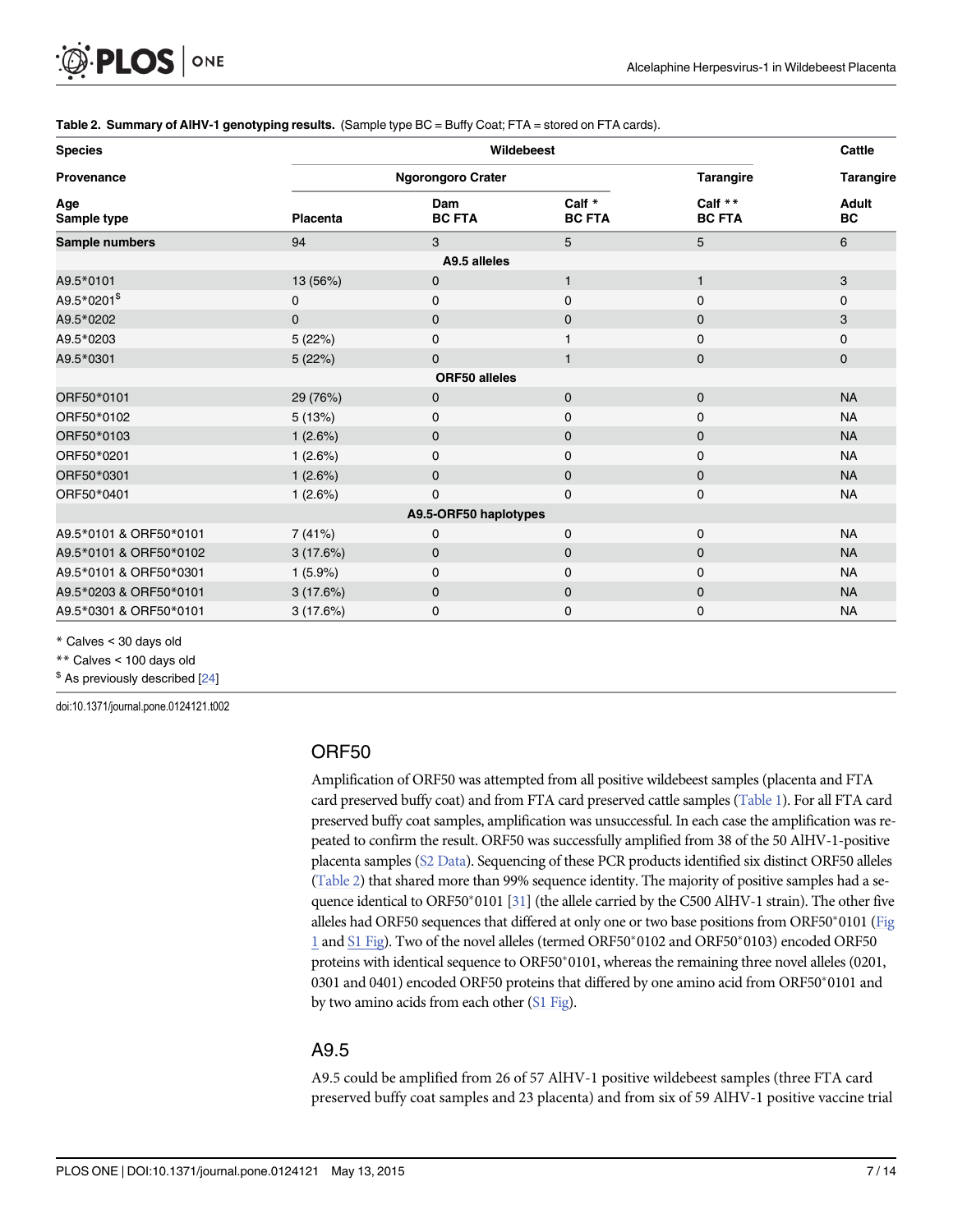<span id="page-7-0"></span>

0.0005

[Fig 1. P](#page-6-0)hylogenetic analysis of AIHV-1 ORF50 gene sequences. Nucleotide sequences of the six variants ORF50\*0101 to ORF50\*0401 were aligned using MAFFT and phylogenetic analysis was done in MEGA version 6.0 using the Maximum Likelihood method, based on the Kimura 2-parameter model [\[38](#page-13-0)]. The tree with the highest log likelihood is shown. There were a total of 503 positions in the final dataset. The tree is drawn to scale, with branch lengths measured in the number of substitutions per site.

doi:10.1371/journal.pone.0124121.g001

cattle samples (Tables  $1, 2$  $1, 2$  $1, 2$  and  $S1$  Data). Four alleles of A9.5 were found among these samples, sharing at least 87% nucleotide sequence identity ( $S2$  Fig). The majority of samples carried the A9.5<sup>\*</sup>0101 allele, whilst the remaining samples carried three alleles which have not been previously described. These novel alleles were named, in accordance with the previously published nomenclature, A9.5\*0202, A9.5\*0203 and A9.5\*0301. The novel alleles A9.5\*0202 and  $A9.5^{\circ}0203$  encoded identical proteins to the previously published  $A9.5^{\circ}0201$  allele [\[24\]](#page-13-0), differing only at two positions in the last intron. Novel allele  $A9.5^*0301$  encoded a protein sequence with 80% identity with the previously published alleles  $[24]$  $[24]$  $[24]$ . A9.5\*0203 and \*0301 were found only in wildebeest from the Ngorongoro Crater population, whilst A9.5  $*$  0202 was only found in cattle living near Tarangire National Park [\(Table 2\)](#page-6-0). The number of samples with these minority alleles was too low to allow statistical analysis. Phylogenetic analysis of the A9.5 genomic and putative spliced cDNA sequences yielded trees with the same topology (Fig 2).

To study possible functional consequences of sequence diversity, the A9.5 protein sequences were compared with previously established Ov9.5 sequences [[25](#page-13-0)]. Phylogenetic analysis indicated that the A9.5 alleles were less diverse than the Ov9.5 alleles (compare branch lengths in [Fig 3](#page-8-0)). Within the protein sequence alignment, only 24 of 175 aligned residues were identical in all sequences, with a further 20 residue positions showing conservation of amino acid properties (size, charge, hydrophobicity). The fully conserved residues included six cysteines and five potential N-linked glycosylation sites  $(Fig 4)$  $(Fig 4)$  $(Fig 4)$ .





Fig 2. Phylogenetic analysis of A9.5 predicted cDNA sequences. Nucleotide sequences of the six variants A9.5\*0101 to Ov9.5\*0301 were aligned using MAFFT and phylogenetic analysis was done in MEGA version 6.0 using the Maximum Likelihood method, based on the Kimura 2-parameter model [\[38](#page-13-0)]. The tree with the highest log likelihood is shown. The tree is drawn to scale, with branch lengths measured in the number of substitutions per site. All positions containing gaps and missing data were eliminated. There were a total of 453 positions in the final dataset.

doi:10.1371/journal.pone.0124121.g002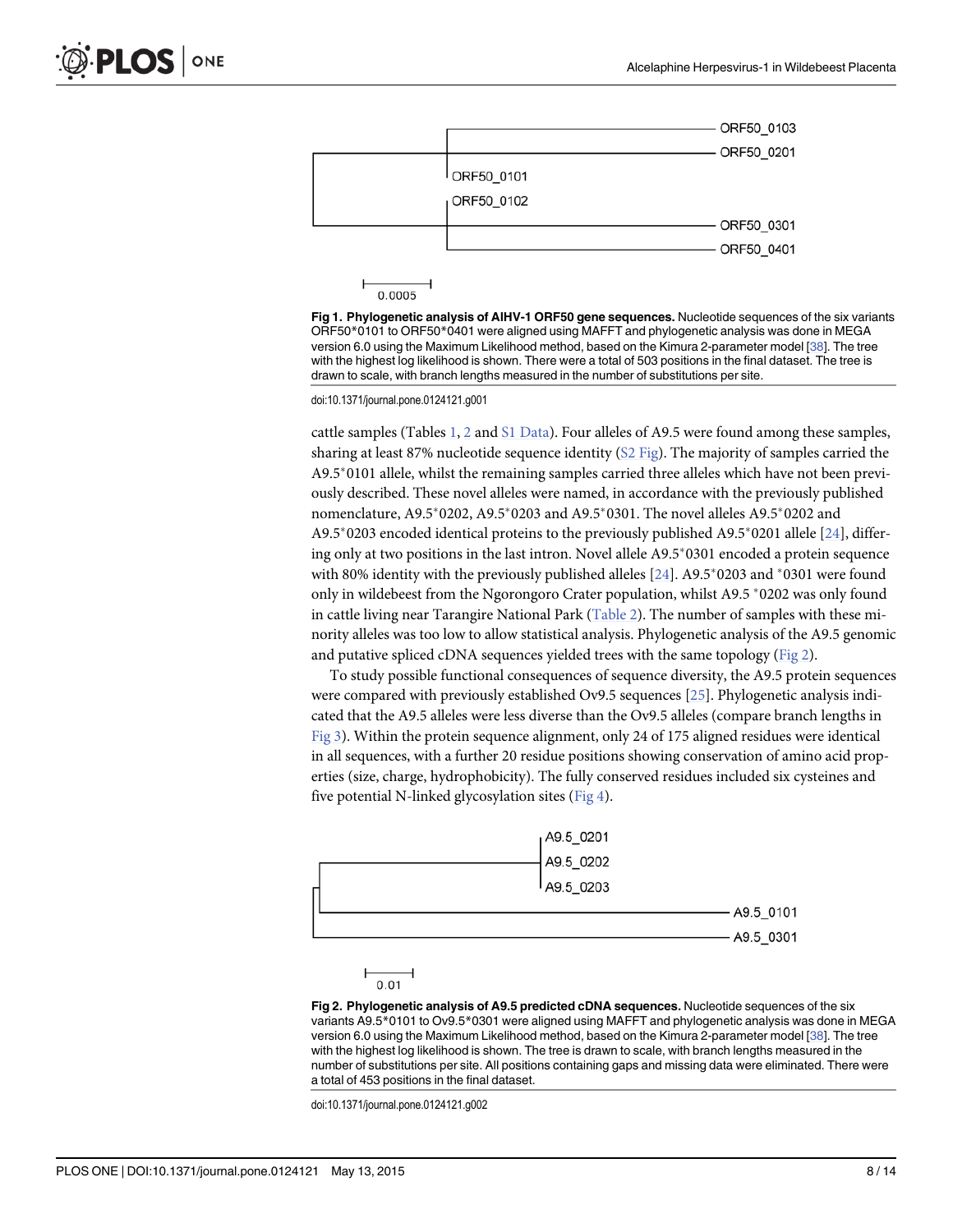<span id="page-8-0"></span>





doi:10.1371/journal.pone.0124121.g003

The protein sequences aligned in Fig 4 were used to perform structure-based homology searching using the hhpred server [\[http://toolkit.teubingen.mpg.de/hhpred](http://toolkit.teubingen.mpg.de/hhpred)]. The top hit was interleukin-4 ( $p = 3.2x10^{-5}$ ), with similarity extending over the majority of the mature polypeptide (residues 26 to 151 of the alignment). This is in accord with previous suggestions that the A9.5 and Ov9.5 proteins share structural similarities with four-helix-bundle cytokines, in particular IL-4 [\[24\]](#page-13-0) [\[25\]](#page-13-0).

|              |                                                                                                           | $20^{\circ}$ |     | 40 |     | 60 |            | 80   |   |
|--------------|-----------------------------------------------------------------------------------------------------------|--------------|-----|----|-----|----|------------|------|---|
| Ov9.5*0201   | MGFSRLLPVLGLSLLLTLCIHLONGHGVRHTLKESITILKSNSNLAD-@VILIYNGN-GNCSNTTLGDP-KTVGLPQRNCFNITLKNNN-                |              |     |    |     |    |            |      |   |
| Ov9.5*0202   | MGFSRLLSVLGLSLLLTLCIHLQNGHGVRHTLKESITILKSNSNLAD-QVILIYNGN-GNCSNTTLGDP-KTVCLPQRNCFNITLKNNN-                |              |     |    |     |    |            |      |   |
| Ov9.5*0203   | MGFSRLLPVLGFSLLLTLCIHLQNGHGVRHTLKESITILKSNSNLAD-GVILIYNGN-GNCSNTTLGDP-KTVGLPQRNCFNITLKNNN-                |              |     |    |     |    |            |      |   |
| Ov9.5*0401   | MGFSRLLPVLGLSLLLTLCIHLONGHGVRHTLKESITILKSNSNLAD-CVKLIYNGN-GNCSNTTLCDP-KTVGLPORDCFNITLKNNN-                |              |     |    |     |    |            |      |   |
| Ov9.5*0301   | MGFSRLLPVLGLSLLLTLCIHLQNGHGVRHTLKESIMIIKSNLNLSD-GVKITYNGN-SNGSNATLGDQ-GNLGLPCRDCLNITLNKNN-                |              |     |    |     |    |            |      |   |
| Ov9.5*0502   | MGYCKLFGVLSLGILLTLCLQPQQGNGVHRTLKESIVTLKSILNWTR-CINLTYTGG-PDCANTTLGDK-HEPCLPQRFCFNITLLQN-S                |              |     |    |     |    |            |      |   |
| $Ov9.5*0503$ | MGYCKLFGVLSLGILLTLCLQPQQGNGVHRTLKESIVTLKSILNWTR-CINLTYTGG-PDCANTTLGDK-HEPGLPORFCFNITLLQN-S                |              |     |    |     |    |            |      |   |
| Ov9.5*0501   | MGYCKLFGVLSLGTLLTLCLQPQQGNGVHRTLKESIVTLKSILNWTR-CINLTYTGG-PDCANTTLCDK-HEPCLPCRFCFNITLLQN-S                |              |     |    |     |    |            |      |   |
| Ov9.5*0101   | MGVRRLLVVGSLGLILTLCLQPQQGTSLHRTVKETILSLKFILNLTN-QFNVTYNDH-SGCSNATLGD--KTPGLPQIQCFNISLTNNNS                |              |     |    |     |    |            |      |   |
| A9.5*0101    | ------LVLCLLSILFAAWLQPNDSKRVKVKFGACLSHLRDILNISTECFNITLNNNKTGCENETLCNPDKKPGLPCRDCLNLTLSNN-S                |              |     |    |     |    |            |      |   |
| A9.5*0201    | ------LLLCVLSILFAAWLOPNDSKRVKVKFSACISHLKDIVNISTDOFNITWNNNNTGOENAOICNDPDKRPGLPCREOLNLTLTNN-S               |              |     |    |     |    |            |      |   |
| A9.5*0301    | -------VLCLLSILFAAWLQPNDSKRIKLKFSACINHMKDIL <mark>N</mark> ISAECFNITLNNNNTACENATICNPDKTPCLPCKDCLNLTLTNN-S |              |     |    |     |    |            |      |   |
| Conserved    |                                                                                                           |              |     |    |     |    | C N T<br>G | GLPC | N |
|              |                                                                                                           |              |     |    |     |    |            |      |   |
|              | 100                                                                                                       |              | 120 |    | 140 |    | 160        |      |   |
| Ov9.5*0201   | TDCLQKEQELYEVQHRTDRNVRKQRLTSTNDFASNVTCEQLGHHTTEDILGYWLSLLQRKYHNLYC-KLGVNCQ-                               |              |     |    |     |    |            |      |   |
| Ov9.5*0202   | TDCLOKEOELYEWOHRTDRNVRKORLTSTNDFASNVTCEOFGNHTTEDILGYWLSLLORKYHNLYC-KLGVNCO-                               |              |     |    |     |    |            |      |   |
| Ov9.5*0203   | TDOLQKEQELYEVQHRTDRNVRKQRLTSTNDFASNVLOEQLGNHTTEDILGYMLSLLQRKYHNLYC-KLGVNCQ-                               |              |     |    |     |    |            |      |   |
| Ov9.5*0401   | TDCLOKEOELYEWOYRTDRNVRKORLTSTNDYASNVTCAOEGNHTTEDILGYWLSLLORKYHNLYC-KPGVDCO-                               |              |     |    |     |    |            |      |   |
| Ov9.5*0301   | TDCLEKEHELNEVTKRTDRNTRKONLLRSSDFARNVTCEOFGNHTTVEILDYNLSLLORKYHNLYC-KPGVDCQ-                               |              |     |    |     |    |            |      |   |
| Ov9.5*0502   | TECLEKEHALLDWLTQTDRNTHRHSLQKH-EITANVTCDQFGHRDKKEVLEYWLSLLMKNYHNEHAKKAGIRLQ-                               |              |     |    |     |    |            |      |   |
| Ov9.5*0503   | TECLEKEHALLDVLTQTDRNTHRHSLQKH-EITANVTCDQFGHHDKKDVLEYWLSLLMKNYHNVHAKKAGIRLQ-                               |              |     |    |     |    |            |      |   |
| Ov9.5*0501   | TECLEKEHALLDWLTQTDRNTHRHSLQKH-EITANVKCDQFGHHDKKEVLEYMLSLLMKNYHNEHAKKAGIRLQ-                               |              |     |    |     |    |            |      |   |
| Ov9.5*0101   | TECNLKGPHLLEWVTGPHRNTRHKSLEKS-DLAANVTCKEFGNETTPDILGYWLTVMORTYHNIHAKKAGKPLO-                               |              |     |    |     |    |            |      |   |
| A9.5*0101    | TKCOHEESRLESVLLEVGLMLHNRSIQVSGOF-ENTTCSSEVNVTLSELLOGNLSMLORSYAYRYCGDPSPNHT-                               |              |     |    |     |    |            |      |   |
| A9.5*0201    | TECOHEDSRLOTWLGEIGVMLNNRSIRVSGOF-ENTTCSSFVNITLTELLGSWLSMLOKSWAYRYCGDTSPNHT-                               |              |     |    |     |    |            |      |   |
| A9.5*0301    | DAGOREESRLOEMLLEVSFMLKNRSLOVSGPF-EMTLOSSLVNITMSELVGGWLSMLOKSMAYRYCGDTS-----                               |              |     |    |     |    |            |      |   |
| Conserved    |                                                                                                           |              |     |    |     | WL |            |      |   |

[Fig 4. A](#page-7-0)lignment of A9.5 and Ov9.5 predicted protein sequences. The alignment was done by the Muscle algorithm [[35\]](#page-13-0) and conserved residues are highlighted as follows: residues identical in all sequences are shown in light face on black background; residues of conserved type (hydrophobic/charged/ polar) are shown in black face with grey high-lighting. Residues identical in all sequences are also shown below the alignment on the line labeled 'conserved'.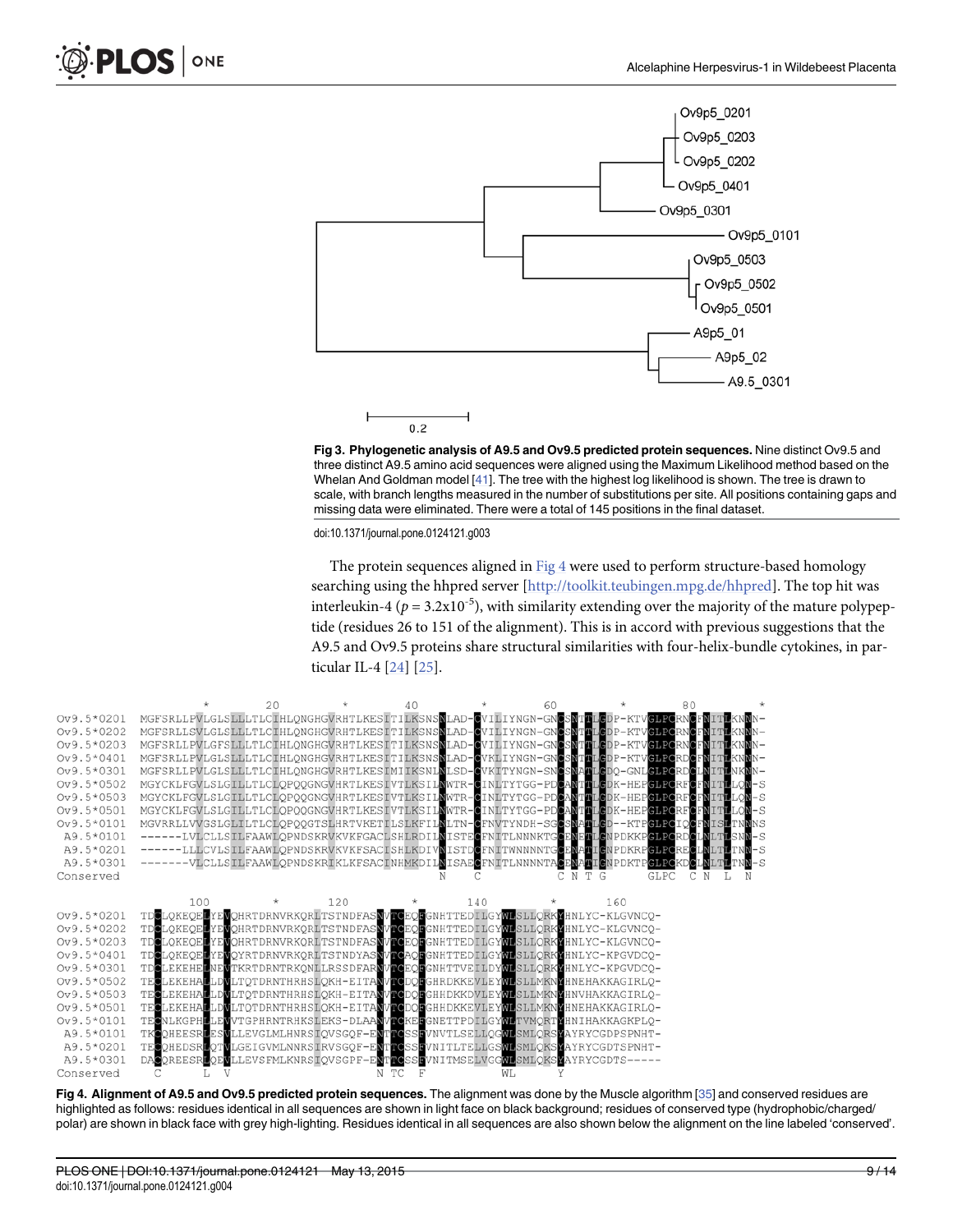#### <span id="page-9-0"></span>Virus haplotypes

For both ORF50 and A9.5 the most frequent allele detected among animals characterized was the  $*0101$  allele, the variant carried by the C500 strain of AlHV-1. In the 17 samples that could be genotyped at both loci, the most common haplotype was also that carried by the C500 virus [\(Table 2\)](#page-6-0). All of the other combinations of ORF50 and A9.5 alleles that were detected contained either the ORF50 $*0101$  or the A9.5 $*0101$  allele in combination with a different allele at the second locus ([Table 2\)](#page-6-0).

#### **Discussion**

In this study we have shown for the first time that AlHV-1 viral DNA can be detected in about 50% of placentae shed by parturient wildebeest. However, the observation that only about 1% of the same samples had virus detectable by real-time PCR suggests that the viral load in the wildebeest placentae tested was very low. There are two likely sources of the detected virus: i) latently infected cells from the dam circulation, which cannot be transmitted in these conditions. This would indicate that the placenta do not play a role in transmission of MCF; and / or ii) cell-free infectious virus from the calf's circulation, which would support the view that these tissues may play a role in the transmission of virus to cattle, as considered by Massai pastoralists [[21](#page-12-0)]. Further work to determine which of these two viral states predominate is required before conclusions regarding the role that placenta play in transmission can be drawn. The finding that many wildebeest placenta were infected, however, does support observations that wildebeest calves can be infected *in utero*  $[3], [15], [22]$  $[3], [15], [22]$  $[3], [15], [22]$  $[3], [15], [22]$  $[3], [15], [22]$  $[3], [15], [22]$ .

Among the wildebeest tested, all five of the 32-day old calves from the Ngorongoro Crater population were positive for AlHV-1 by nested PCR, whilst only one of five 100-day old calves from the Tarangire population and none of the Ngorongoro Crater dams tested positive. However, ELISA testing showed evidence of AlHV-1 specific antibodies in all of the wildebeest tested except one calf in the youngest group. This suggests MCF virus-specific antibodies develop as the calves control the primary infection. These observations together support the view that infection of most wildebeest calves occurs in utero or within the first month of life. Furthermore, these observations are in accord with previous studies indicating that excretion of AlHV-1 by wildebeest calves peaks between one and two months of age and thereafter falls. By six months of age, despite being persistently infected, wildebeest have a very low level of circulating virus-infected cells (undetectable even by the sensitive nested PCR assay) and, consistent with latent infection, may no longer be capable of transmitting the virus to cattle  $[15]$  $[15]$  $[15]$ ,  $[39]$  $[39]$  $[39]$ ,  $[40]$ .

Despite the identification of five new alleles, the ORF50 gene was highly conserved within the samples analysed, with the protein sequences encoded being identical or differing by up to two amino acids. In contrast, three new A9.5 alleles were characterised, and these encoded proteins that differed by approximately 20% of residues. It is notable that the A9.5 alleles differed from each other by less at the nucleotide level (9–13%) than at the amino acid level (19–20%). This is due to the presence of approximately two-thirds of the allelic differences in the exons and the occurrence of non-synonymous substitutions in more than half of the affected codons. This is suggestive of positive selection for variation in A9.5 but no clear evidence is available to support this [[24\]](#page-13-0).

Therefore, variation at the A9.5 locus might not be representative of variation across the whole virus genome. Indeed, while ORF50 is conserved, the A9.5 gene, as has been suggested for Ov9.5 [\[25\]](#page-13-0), appears to be subjected to selective pressures that result in the polymorphism seen. In OvHV-2, nine different alleles of Ov9.5 have been classified [\[25](#page-13-0)], compared to the five A9.5 alleles [\(Fig 2\)](#page-7-0). The Ov9.5 alleles are more divergent from one another, with 50% amino acid identity between the most divergent alleles, compared to the A9.5 gene in which the most divergent alleles have 80% predicted amino acid identity ( $Fig 3$ ). The strong conservation of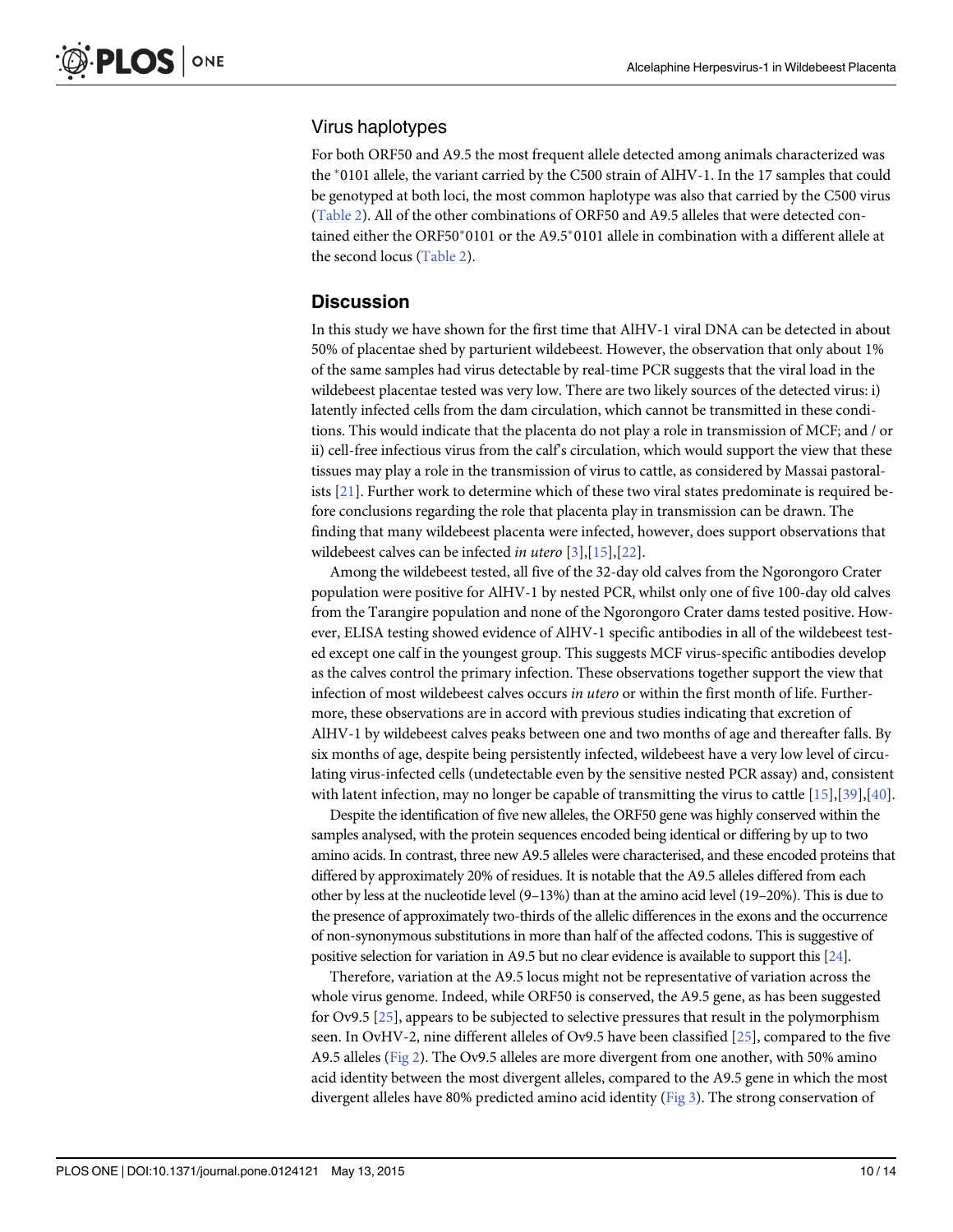<span id="page-10-0"></span>cysteine residues and potential glycosylation sites across all of the A9.5 and Ov9.5 alleles [\(Fig](#page-8-0) [4\)](#page-8-0) suggests that this highly variable protein has conserved structure and function. Recent analysis of the A9.5 and Ov9.5 predicted protein sequences indicated similarity with the four-helix bundle cytokines, IL4 and IL21 [\[25](#page-13-0)]. Structural homology searching performed with the new A9.5 alleles identified in this study adds power to this analysis, identifying IL4 as the major homologue with a p-value enhanced from the earlier study. It is currently unclear whether the similarity with IL4 indicates only a shared structural fold or additional functional similarity.

Among 33 samples for which A9.5 sequences could be derived, only the most frequent allele, A9.5<sup>\*</sup>0101, was found in wildebeest samples from both locations and in samples from cattle. A9.5\*0202 was found only in cattle samples collected near Tarangire National Park, while A9.5\*0203 and A9.5\*0301 were detected only in wildebeest samples from the Ngorongoro Crater population. These geographical and species related differences may simply be a consequence of the low number of samples analysed from each site but may also result from the known isolation of the two wildebeest populations [\[28\]](#page-13-0). Unfortunately, ORF50 could only be amplified from wildebeest placental samples, so it is not possible to make any inferences from this data. It will be of interest to gather larger numbers of samples from across the range of wildebeest-associated MCF to determine the overall extent of AlHV-1 diversity and the epidemiology of MCF viruses in reservoir and susceptible species.

Herpesviruses, being DNA viruses, are typically stable with low rates of nucleotide substitution, as evidenced by the small numbers of base substitutions found among the ORF50 alleles sequenced. Thus, the alleles we have identified are likely to have been conserved in the population for a long period of time. This finding is supported by the fact that the previously characterized A9.5 alleles present in the C500 virus strain and in a diagnostic sample from wildebeest-associated MCF in the UK  $[27]$  $[27]$  $[27]$  encode A9.5 polypeptides that were identical to MCF virus fragments amplified from the cattle and wildebeest sampled in the two locations in Tanzania. Indeed, the most frequent haplotype identified among the Tanzanian samples was identical to the C500 virus at both the A9.5 and ORF50 loci, whilst all other haplotype combinations identified included *either* ORF50 $*$ 0101 or A9.5 $*$ 0101. This suggests that, like other herpesviruses which have relatively slow evolutionary molecular clocks [\[42](#page-13-0)], the C500 strain of AlHV-1 has remained closely related to AlHV-1 strains circulating in Tanzania, despite it having been propagated in African and European laboratories for approximately 50 years. This supports the view that C500 AlHV-1 remains a suitable strain for the development of a vaccine for wildebeest-associated MCF. Furthermore, similarity between the vaccine virus and Tanzanian strains of AlHV-1 reduces the risk of a novel, more pathogenic, virus mutant (derived by recombination between the vaccine virus and local strains of AlHV-1) escaping into the wild. This makes the AlHV-1 C500 strain safe for vaccination in MCFendemic areas.

In summary, we have shown that about 50% of wildebeest placentae tested contained detectable AlHV-1 virus (measured as virus DNA), supporting evidence that wildebeest can be infected in utero, and suggesting that placenta could play a role in MCF transmission. The higher AlHV-1 DNA detection rate in the younger cohort of wildebeest calves is consistent with previous observations that infection of wildebeest generally occurs within the first month of life and that viraemia peaks between one and two months. The discovery of new A9.5 alleles supports previous evidence that the gene is highly polymorphic and appears to encode a secretory protein with IL-4 as the major homologue. Differences in the alleles detected in Tarangire and Ngorongoro Crater suggest that geographical and evolutionary separation of wildebeest populations [\[28\]](#page-13-0) may have influenced the AlHV-1 alleles found. In contrast, the observation that the most frequently detected Tanzanian AlHV-1 haplotype was identical to the C500 virus suggests that AlHV-1 C500 is an appropriate strain for vaccine development and supports the view that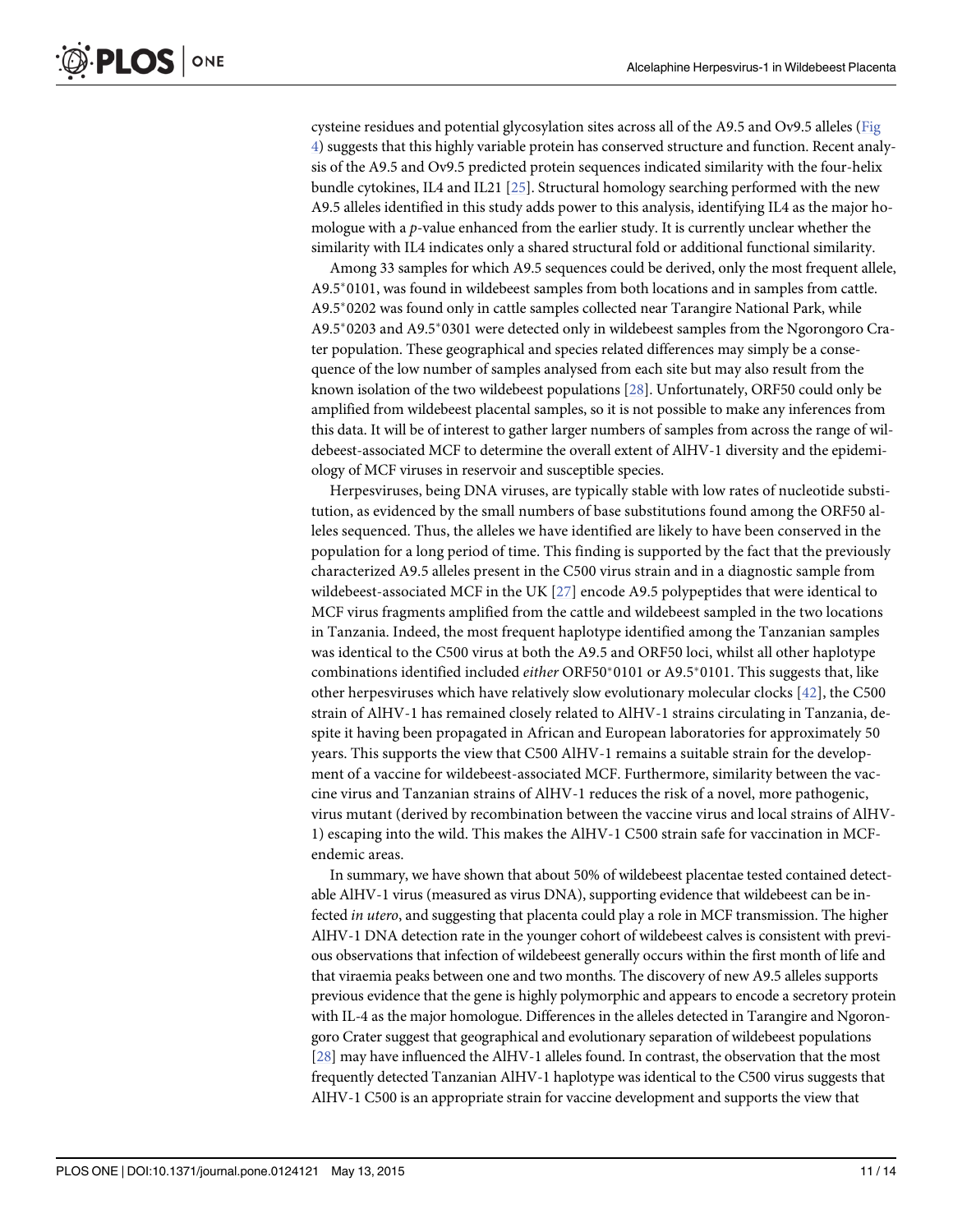<span id="page-11-0"></span>AlHV-1 virus genotypes are stable over time. More extensive collection of samples from across the wildebeest range will enable the diversity of AlHV-1 strains to be further elucidated.

### Supporting Information

[S1 Data](http://www.plosone.org/article/fetchSingleRepresentation.action?uri=info:doi/10.1371/journal.pone.0124121.s001). The full set of A9.5 gene sequence data. The gene was successfully amplified from 26 AlHV-1 positive wildebeest samples and six AlHV-1 positive vaccine trial cattle samples (TXT)

[S2 Data](http://www.plosone.org/article/fetchSingleRepresentation.action?uri=info:doi/10.1371/journal.pone.0124121.s002). The full set of ORF50 gene sequence data. The gene was successfully amplified from 38 AlHV-1-positive placenta samples (TXT)

[S1 Fig.](http://www.plosone.org/article/fetchSingleRepresentation.action?uri=info:doi/10.1371/journal.pone.0124121.s003) Alignment of the sequences of ORF50 PCR products determined in this work. The ORF50 $*$ 0101 allele has sequence identical to that in the AlHV-1 genome sequence [\[31\]](#page-13-0). Nucleotide differences from the ORF50\*0101 sequence are shown by grey highlights. The order of sequences in the alignment is optimised to reflect the major clades in [Fig 1](#page-7-0) defined by the C-T polymorphism at position 457. The three-letter translation of ORF50\*0101 is shown below the alignment, with residues altered by base substitutions in alleles ORF50 $*$ 0201,  $*$ 0301 and  $*$ 0401 indicated by underlining. (TIFF)

[S2 Fig.](http://www.plosone.org/article/fetchSingleRepresentation.action?uri=info:doi/10.1371/journal.pone.0124121.s004) Alignment of the sequences of A9.5 PCR products determined in this work. The positions of exons (uppercase) and introns (lowercase) were defined by comparison with the A9.5<sup>\*</sup>01 sequence  $[24]$  $[24]$ . The flanking sequences in the A9.5\*0101 allele that were used as primers are derived from the AlHV-1 genome sequence<sup>31</sup> and are underlined. In the other alleles, only nucleotides that differ from the A9.5\*0101 sequence are shown, while identities are represented by dots (.). Gaps, inserted to maintain alignment, are shown as dashes (-) and are found only in the introns. (TIFF)

#### Acknowledgments

We are grateful for the cooperation of the Simanjiro Development Trust, Dr. Moses Ole-Neselle and the people of Emboreet Village for their cooperation, for Richard Hoare and Machunde Bigambo for the collection and provision of placenta samples, and to the staff at the Nelson Mandela African Institution for Science and Technology, Arusha, Tanzania for access to laboratory facilities and equipment.

#### Author Contributions

Conceived and designed the experiments: FL DH SC GR RK JK. Performed the experiments: FL AL NM AN DG VR GR. Analyzed the data: FL DG DH SC GR. Contributed reagents/materials/analysis tools: NM AN DG VR GR. Wrote the paper: FL AL NM AN JK RK DG VR DH SC GR. Obtained permission for study in Tanzania: RK JK.

#### **References**

- [1.](#page-1-0) Roizmann B, Desrosiers RC, Fleckenstein B, Lopez C, Minson AC, Studdert MJ. The family of Herpesviridae: an update. The Herpesvirus Study Group of the International Committee on Taxonomy of Viruses. Arch Virol. 1992; 123:425–49. PMID: [1562239](http://www.ncbi.nlm.nih.gov/pubmed/1562239)
- [2.](#page-1-0) Hart J, Ackermann M, Jayawardane G, Russell G, Haig DM, Reid H, et al. Complete sequence and analysis of the ovine herpesvirus 2 genome. J Gen Virol [Internet]. 2007 Jan [cited 2013 Mar 27]; 88(Pt 1):28–39. Available from: <http://www.ncbi.nlm.nih.gov/pubmed/17170433> PMID: [17170433](http://www.ncbi.nlm.nih.gov/pubmed/17170433)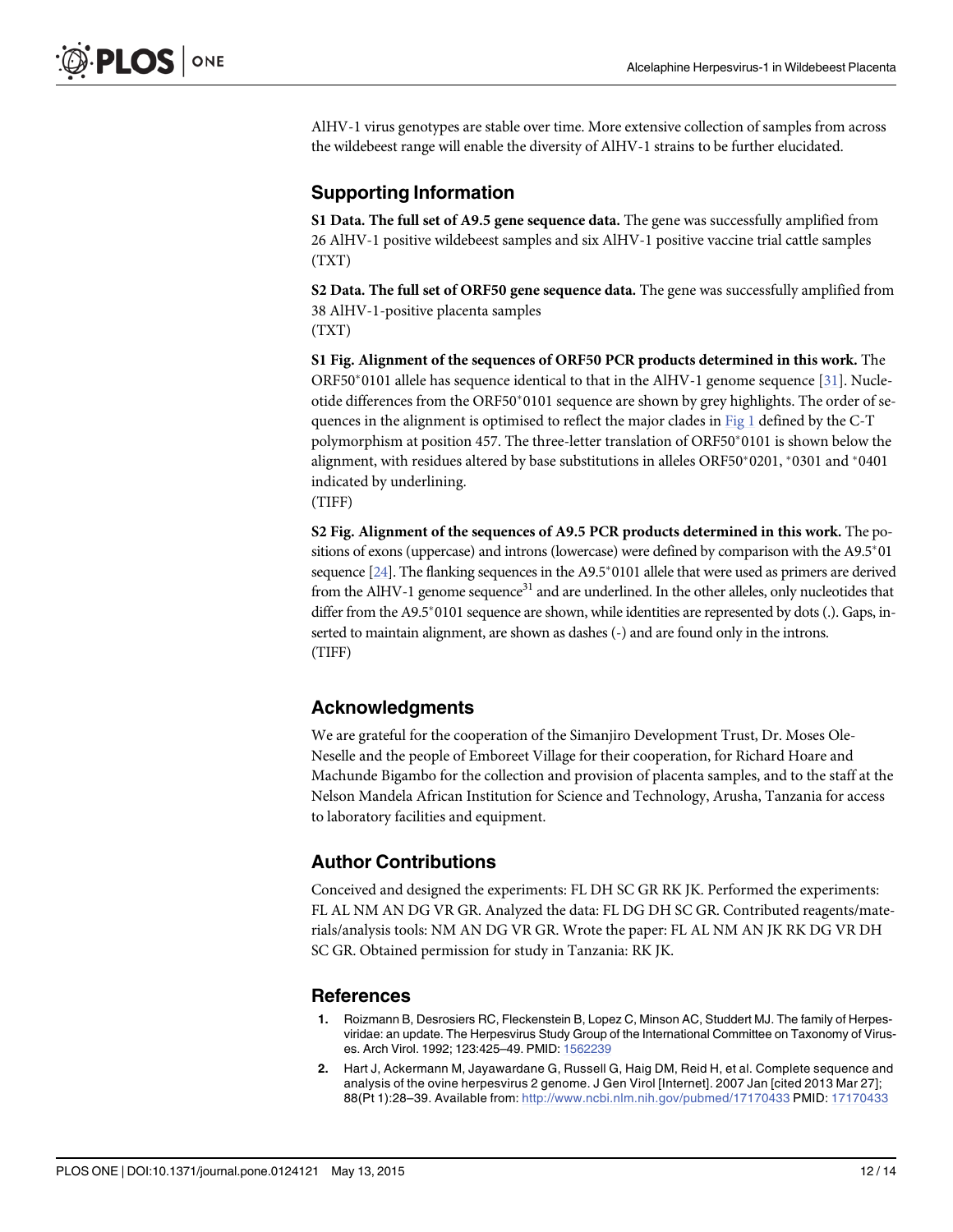- <span id="page-12-0"></span>[3.](#page-1-0) Plowright W, Ferris RD, Scott GR. Blue wildebeest and the aetiological agent of bovine malignant catarrhal fever. Nature. 1960; 188:1167–8. PMID: [13736396](http://www.ncbi.nlm.nih.gov/pubmed/13736396)
- [4.](#page-1-0) Chmielewicz B, Goltz M, Ehlers B. Detection and multigenic characterization of a novel gammaherpesvirus in goats. Virus Res [Internet]. 2001 May; 75(1):87–94. Available from: [http://www.ncbi.nlm.nih.](http://www.ncbi.nlm.nih.gov/pubmed/11311431) [gov/pubmed/11311431](http://www.ncbi.nlm.nih.gov/pubmed/11311431) PMID: [11311431](http://www.ncbi.nlm.nih.gov/pubmed/11311431)
- [5.](#page-1-0) Li H, Keller J, Knowles DP, Crawford TB. Recognition of another member of the malignant catarrhal fever virus group: an endemic gammaherpesvirus in domestic goats. J Gen Virol [Internet]. 2001 Jan; 82(Pt 1):227–32. Available from: <http://www.ncbi.nlm.nih.gov/pubmed/11125175> PMID: [11125175](http://www.ncbi.nlm.nih.gov/pubmed/11125175)
- [6.](#page-1-0) Li H, Dyer N, Keller J, Crawford TB. Newly recognized herpesvirus causing malignant catarrhal fever in white-tailed deer (Odocoileus virginianus). J Clin Microbiol [Internet]. 2000 Apr; 38(4):1313–8. Available from: [http://www.pubmedcentral.nih.gov/articlerender.fcgi?artid=86438&tool = pmcentrez&rendertype =](http://www.pubmedcentral.nih.gov/articlerender.fcgi?artid=86438&tool�=�pmcentrez&rendertype�=�abstract) [abstract](http://www.pubmedcentral.nih.gov/articlerender.fcgi?artid=86438&tool�=�pmcentrez&rendertype�=�abstract) PMID: [10747100](http://www.ncbi.nlm.nih.gov/pubmed/10747100)
- [7.](#page-1-0) Kleiboeker SB, Miller MA, Schommer SK, Ramos-vara JA, Boucher M, Turnquist SE. Detection and Multigenic Characterization of a Herpesvirus Associated with Malignant Catarrhal Fever in White-Tailed Deer (Odocoileus virginianus) from Missouri. 2002; 40(4):1311-8. PMID: [11923350](http://www.ncbi.nlm.nih.gov/pubmed/11923350)
- [8.](#page-1-0) Klieforth R, Maalouf G, Stalis I, Terio K, Janssen D, Schrenzel M. Malignant Catarrhal Fever-Like Disease in Barbary Red Deer (Cervus elaphus barbarus) Naturally Infected with a Virus Resembling Alce-laphine Herpesvirus 2 †. J Clin Microbiol. 2002; 40(9):3381-90. PMID: [12202582](http://www.ncbi.nlm.nih.gov/pubmed/12202582)
- [9.](#page-1-0) Mushi EZ, Rossiter PB, Jessett D, Karstad L. Isolation and characterization of a herpesvirus from topi (Damaliscus korrigum, Ogilby). J Comp Pathol. 1981; 9(1):63–8.
- [10.](#page-1-0) Plowright W. Malignant catarrhal fever virus: a lymphotropic herpesvirus of ruminants. In: Wittmann G, Gaskell RM, Rziha HJMN, editors. In Latent Herpes Virus Infections in Veterinary Medicine. Commission of the European Community; 1984. p. 279–305.
- [11.](#page-1-0) Schultheiss PC, Collins JK, Spraker TR, DeMartini JC. Epizootic malignant catarrhal fever in three bison herds: differences from cattle and association with ovine herpesvirus-2. J Vet Diagn Invest [Internet]. 2000 Nov; 12(6):497–502. Available from: <http://www.ncbi.nlm.nih.gov/pubmed/11108448> PMID: [11108448](http://www.ncbi.nlm.nih.gov/pubmed/11108448)
- [12.](#page-1-0) Taus NS, O'Toole D, Herndon DR, Cunha CW, Warg J V, Seal BS, et al. Malignant catarrhal fever in American bison (Bison bison) experimentally infected with alcelaphine herpesvirus 2. Vet Microbiol [Internet]. Elsevier B.V.; 2014 Aug 6 [cited 2014 Sep 25]; 172(1–2):318–22. Available from: [http://www.](http://www.ncbi.nlm.nih.gov/pubmed/24803260) [ncbi.nlm.nih.gov/pubmed/24803260](http://www.ncbi.nlm.nih.gov/pubmed/24803260)
- [13.](#page-1-0) Kim O, Li H, Crawford TB. Demonstration of sheep-associated malignant catarrhal fever virions in sheep nasal secretions. Virus Res [Internet]. 2003 Dec [cited 2013 Mar 19]; 98(2):117–22. Available from: <http://linkinghub.elsevier.com/retrieve/pii/S0168170203002600> PMID: [14659558](http://www.ncbi.nlm.nih.gov/pubmed/14659558)
- [14.](#page-1-0) Mushi EZ, Karstad L, Jessett D. Isolation of bovine malignant catarrhal fever virus from ocular and nasal secretions of wildebeest calves. Res Vet Sci. 1980; 29:168–71. PMID: [7193339](http://www.ncbi.nlm.nih.gov/pubmed/7193339)
- [15.](#page-1-0) Plowright W. Malignant Catarrhal Fever in East Africa: Behaviour of the virus in free-living populations of blue wildebeest (Gorgon taurinus taurinus, Burchell). Res Vet Sci. 1965; 6:56–83. PMID: [14281668](http://www.ncbi.nlm.nih.gov/pubmed/14281668)
- [16.](#page-1-0) Li H, Taus NS, Lewis GS, Kim O, Traul DL, Crawford TB. Shedding of Ovine Herpesvirus 2 in Sheep Nasal Secretions: the Predominant Mode for Transmission. J Clin Microbiol. 2004; 42(12):5558–64. PMID: [15583281](http://www.ncbi.nlm.nih.gov/pubmed/15583281)
- [17.](#page-1-0) Plowright W. Malignant Catarrhal Fever. J Am Vet Med Assoc. 1968; 152(6):795–805.
- [18.](#page-1-0) Buxton D, Reid HW. Transmission of malignant catarrhal fever to rabbits. Vet Rec. 1980; 106:243–5. PMID: [7189075](http://www.ncbi.nlm.nih.gov/pubmed/7189075)
- [19.](#page-1-0) Taus NS, Oaks JL, Gailbreath K, Traul DL, O'Toole D, Li H. Experimental aerosol infection of cattle (Bos taurus) with ovine herpesvirus 2 using nasal secretions from infected sheep. Vet Microbiol [Internet]. 2006 Aug 25 [cited 2013 May 19]; 116(1–3):29–36. Available from: [http://www.ncbi.nlm.nih.gov/](http://www.ncbi.nlm.nih.gov/pubmed/16621344) [pubmed/16621344](http://www.ncbi.nlm.nih.gov/pubmed/16621344)
- [20.](#page-1-0) Haig DM, Grant D, Deane D, Campbell I, Thomson J, Jepson C, et al. An immunisation strategy for the protection of cattle against alcelaphine herpesvirus-1-induced malignant catarrhal fever. Vaccine [Internet]. 2008 Aug 18 [cited 2013 Mar 27]; 26(35):4461-8. Available from: [http://www.ncbi.nlm.nih.gov/](http://www.ncbi.nlm.nih.gov/pubmed/18601965) [pubmed/18601965](http://www.ncbi.nlm.nih.gov/pubmed/18601965) doi: [10.1016/j.vaccine.2008.06.056](http://dx.doi.org/10.1016/j.vaccine.2008.06.056) PMID: [18601965](http://www.ncbi.nlm.nih.gov/pubmed/18601965)
- [21.](#page-1-0) Cleaveland S, Kusiluka L, Ole Kuwai J, Bell C, Kazwala R. Assessing the impact of malignant catarrhal fever in Ngorongoro District, Tanzania. Report to the DFID Animal Health Programme, Centre for Tropical Veterinary Medicine, University of Edinburgh. 2001.
- [22.](#page-1-0) Pretorius JA, Oosthuizen MC, Van Vuuren M. Gammaherpesvirus carrier status of black wildebeest (Connochaetes. J S Afr Vet Assoc. 2008; 79(3):136–41. PMID: [19244822](http://www.ncbi.nlm.nih.gov/pubmed/19244822)
- [23.](#page-1-0) Rossiter PB, Jessett DM, Karstad L. Role of wildebeest fetal membranes and fluids in the transmission of malignant catarrhal fever virus. Vet Rec. 1983; 113:150–2. PMID: [6623872](http://www.ncbi.nlm.nih.gov/pubmed/6623872)